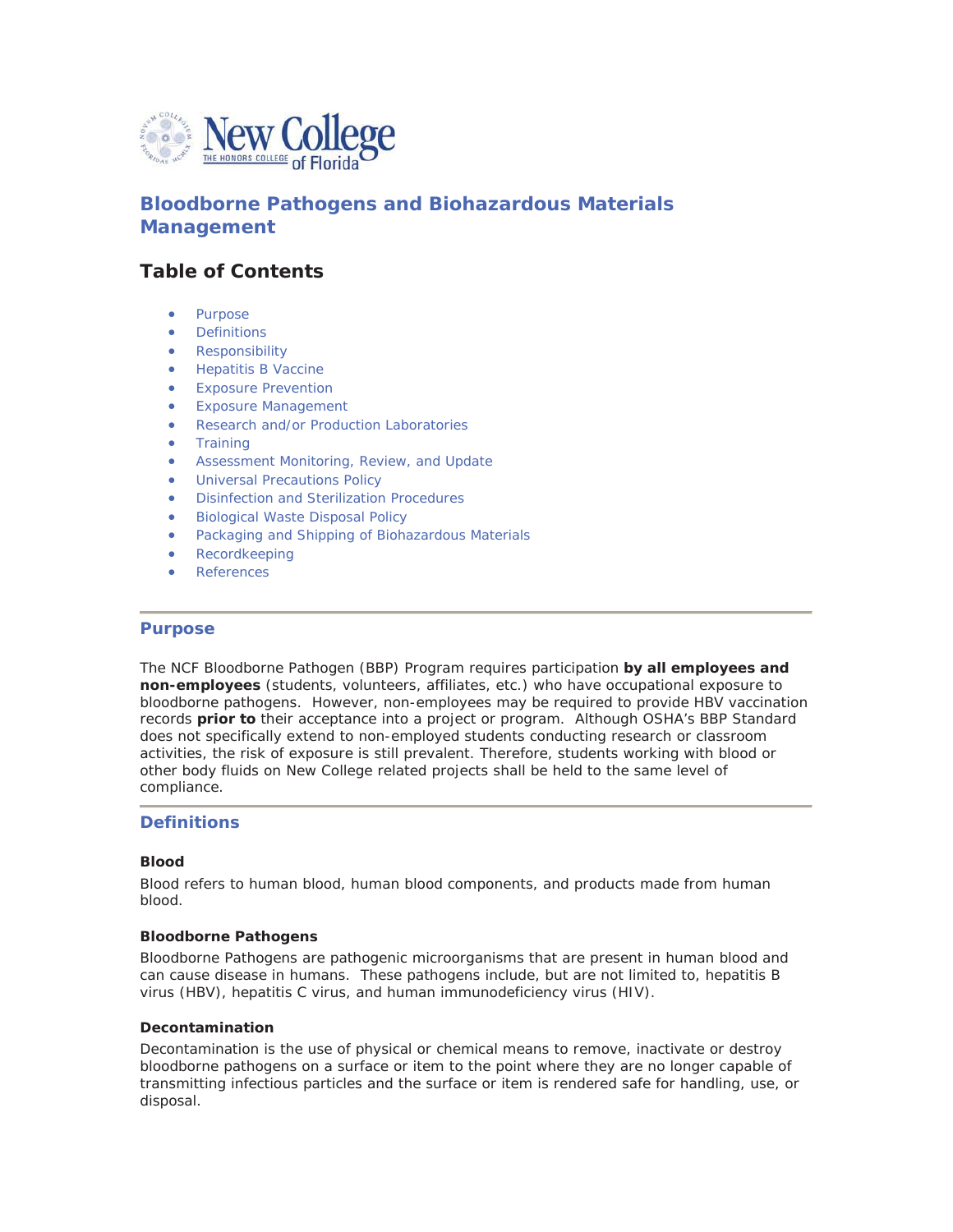## *Engineering Controls*

Engineering controls are those controls (e.g. sharps disposal containers, self-sheathing needles) that isolate or remove the bloodborne pathogens hazard from the workplace.

#### *Exposure Incident*

An exposure incident is a specific eye, mouth, other mucous membrane, non-intact skin, or parenteral contact with blood or other potentially infectious materials that results from the performance of an employee's duties.

#### *Needle-less systems*

A device that does not use needles for (A) the collection of bodily fluids or withdrawal of bodily fluids after initial venous or arterial access is stabled, (B) the administration of medications or fluids, or (C) any other procedure involving the potential for occupational exposure to bloodborne pathogens due to percutaneous injuries from contaminated sharps.

## *Occupational Exposure*

Occupational exposure means **reasonably anticipated** skin, eye, mucous membrane, or parenteral contact with blood or other potentially infectious materials that results from the performance of an employee's duties.

## *Other Potentially Infectious Materials (OPIM)*

Materials other than human blood are potentially infectious for bloodborne pathogens. These include 1) the following human body fluids: semen, vaginal secretions, cerebrospinal fluid, synovial fluid, pleural fluid, pericardial fluid, peritoneal fluid, amniotic fluid, saliva in dental procedures, any body fluid that is visibly contaminated with blood, and all body fluids in situations where it is difficult or impossible to differentiate between body fluids; 2) any unfixed tissue or organ (other than intact skin) from a human (living or dead); 3) HIV or HBVcontaining cell or tissue cultures, organ cultures, culture medium or other solutions; and 4) blood, organs, or other tissues from experimental animals infected with HIV or HBV.

## *Parenteral*

Parenteral means piercing mucous membranes or the skin barrier through such events as needle sticks, human bites, cuts, or abrasions.

## *Personal Protective Equipment*

Personal protective equipment is specialized clothing or equipment worn by an employee for protection against a hazard. General work clothes (e.g. uniforms, pants, shirts or blouses) not intended to function as protection against a hazard are not considered to be personal protective equipment.

#### *Sharps with Engineered Sharps Injury Protections*

A non-needle sharp or needle device used for withdrawing body fluids, accessing a vein or artery, or administrating medications or other fluids, with a built-in safety or mechanism that effectively reduces the risk of an exposure incident.

#### *Universal Precautions*

Universal Precautions are an approach to infection control. According to the concept of Universal Precautions, all human blood and certain human body fluids are treated as if known to be infectious for HIV, HBV, and other bloodborne pathogens (see policy, pg. 10).

#### *Work Practice Controls*

Work Practice Controls are those practices that reduce the likelihood of exposure by altering the manner in which a task is performed (e.g., prohibiting recapping of needles).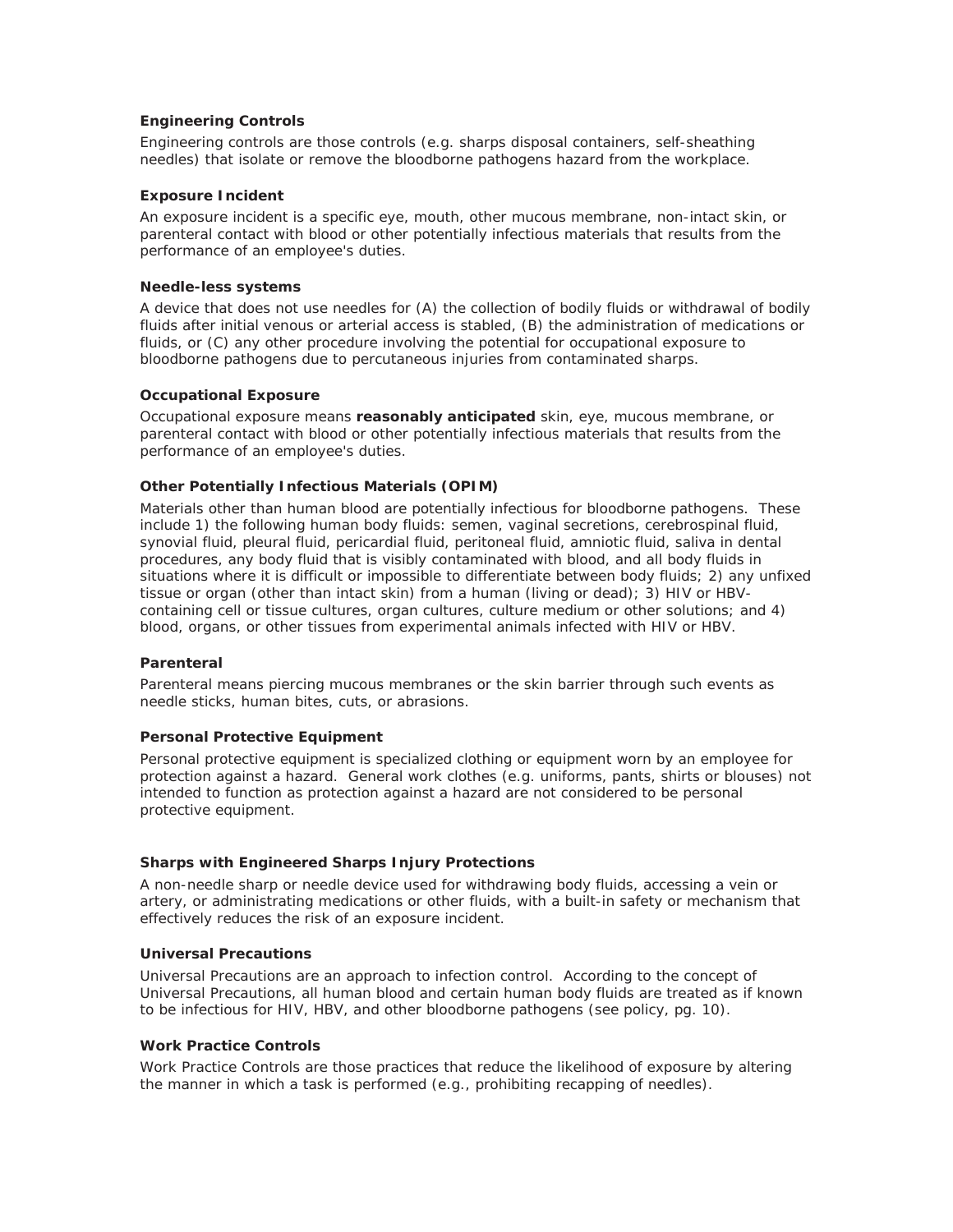## **Responsibility**

**Department chairpersons** and/or **directors** are responsible to ensure that individual departments and divisions are in compliance with the bloodborne pathogen standard.

**Faculty members**, **principal investigators** or **laboratory supervisors** are responsible to ensure that the requirements and procedures outlined in the Exposure Control Plan that are appropriate to the individual work areas are carried out.

**Employees** are responsible for reporting exposures to their supervisors and complying with all components of the Exposure Control Plan.

**The Student Health Care Center (SHCC) on campus** is responsible for providing immunizations, post-exposure follow-up, and keeping medical records for employees and students.

**Environmental Health & Safety (EH&S)** is responsible for reviewing and overseeing the Exposure Control Plan. This includes coordinating compliance efforts for NCF, acting as a consultant for departments regarding implementation and enforcement, evaluating work practices and personal protective equipment, providing educational materials to departments, tracking employee training, and tracking medical monitoring.

## **Hepatitis B Vaccination**

The vaccine for hepatitis B shall be offered at no cost to employees identified as at-risk for occupational exposure to bloodborne pathogens.

Vaccine refusal shall be documented by the employee signing the Hepatitis B Vaccine Declination statement. The statement shall be maintained in the employee's medical record.

Refusal of the vaccine is not final and the employee may request vaccination at any future time.

## **Exposure Prevention**

#### **Universal Precautions**

Universal Precautions shall be practiced to prevent employee exposure to blood and other potentially infectious materials.

#### **Engineering and Work Practice Controls**

Engineering and work practice controls shall be used to eliminate or minimize employee exposure. Personal protective equipment shall be used when occupational exposure may occur even though the engineering and work practice controls are in place.

Engineering controls shall be examined and maintained or replaced on a regular schedule.

- 1. Hand washing facilities shall be provided and maintained with adequate supplies.
- 2. Contaminated sharps and needles shall be disposed of in puncture resistant, colorcoded, or labeled, leak-proof containers.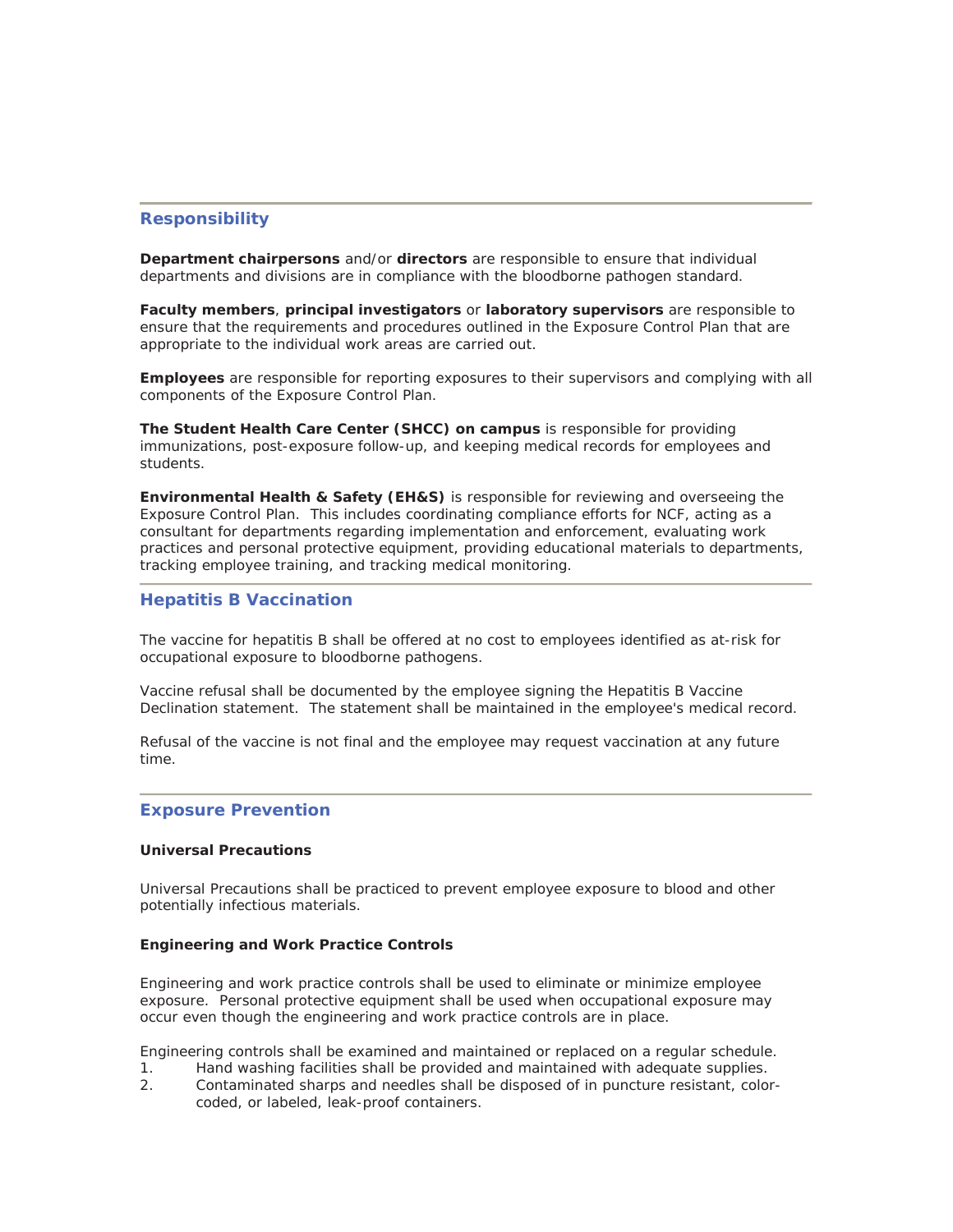- 3. Resuscitation devices including mouthpieces or resuscitation bags shall be available for use in areas where the need for resuscitation is predictable.
- 4. All specimens of blood or OPIM shall be placed in closable, leak-proof containers prior to transport. If contamination of the outside of the primary container is likely, then a second container such as a plastic bag should be placed over the primary container to prevent contamination and/or leakage during handling, storage or transport.
- 5. Eye wash stations shall be easily accessible and functional.

### **Syringes, safety syringes and needle-less systems used for direct patient care**

Safety devices such as sheathing needles and needle-less systems will be used for staff protection whenever possible. These devices will be reviewed by non-managerial staff representatives and chosen by consensus for ease of use and engineering controls.

Work practice controls include general and site specific safety practices. Examples include:

- 1. Hand washing shall be performed after removal of gloves and after contact with blood or OPIM.
- 2. Employees who have exudative lesions or weeping dermatitis shall refrain from handling blood or OPIM until the condition resolves.
- 3. Contaminated sharps and needles shall not be bent, recapped, or sheared.
- 4. Eating, drinking, smoking, handling contact lenses, and applying cosmetics are prohibited in work areas where there is a potential for blood or OPIM exposure.
- 5. Food and drink are prohibited in work areas where there is a potential for blood or OPIM exposure.
- 6. All procedures involving blood and OPIM shall be performed in such a manner to minimize splashing, spraying, spattering, generation of droplets, or aerosolization of these substances.
- 7. Mouth pipetting and suctioning are not allowed. Mechanical pipetting devices shall be used.

## **Personal Protective Equipment (PPE)**

Personal protective equipment, including gloves, gowns, laboratory coats, face shields, face masks, eye protection, foot coverings and other items shall be provided to employees, as appropriate, to prevent exposure to blood or OPIM. These items shall be worn selectively, as needed for the task involved. PPE shall be considered "appropriate" if it does not permit the passage of blood or OPIM through to an employee's skin, mucous membranes or street clothes.

#### **Gloves**

- 1. Disposable use gloves shall be worn when it is reasonably anticipated that the employee will have hand contact with blood or OPIM. The gloves shall be replaced when worn, torn or contaminated. They shall not be washed or decontaminated for re-use.
- 2. Utility gloves may be decontaminated and re-used if not punctured.
- 3. Latex free gloves will be provided as necessary.

#### *Masks, eye protection, face shields*

Masks in combination with eye protection devices (with side shields) or a chin-length face shield with a mask shall be worn when there is a reasonably anticipated chance of exposure to blood or OPIM through splashes, sprays, spatters or droplets.

## *Gowns, coats, aprons and other protective coverings*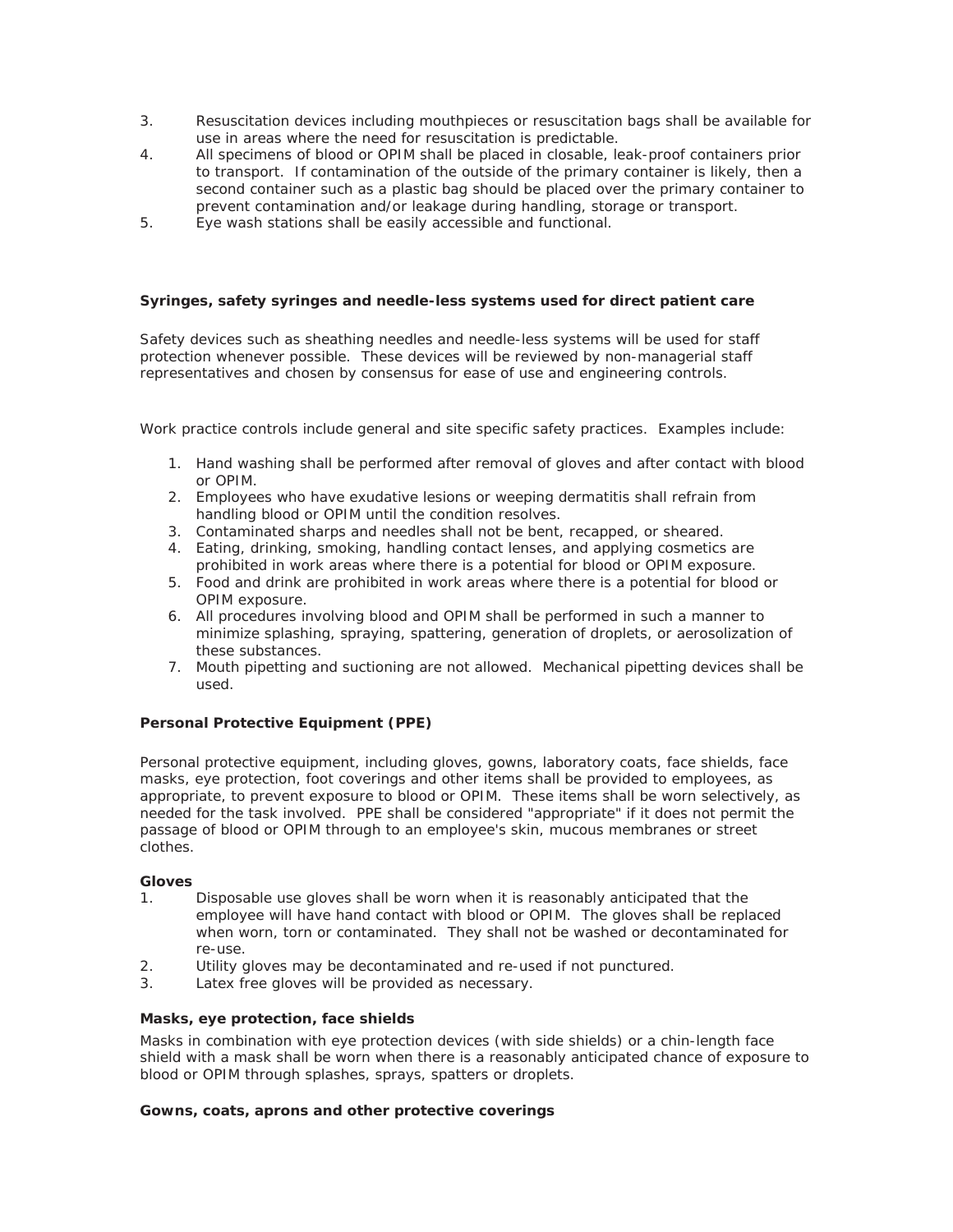Protective coverings shall be worn depending upon the task and the degree of exposure anticipated.

## *Surgical caps, hoods or boots*

Head and foot covers shall be worn when gross contamination is reasonably anticipated.

There shall be a designated area in each work setting for the dispensing, storage, cleaning and disposal of PPE. Contaminated PPE that is not immediately decontaminated shall be clearly designated and treated as biohazardous material. All PPE must be removed before leaving the work area.

Closed-toe shoes must be worn at all times in laboratory/clinical areas and all animal housing/procedure areas at the New College of Florida.

#### **Housekeeping**

#### *Cleaning, Disinfection, and Sterilization Practices*

- 1. All environmental and work surfaces shall be properly cleaned and disinfected on a regular schedule and after contamination with blood or OPIM (see procedures).
- 2. Appropriate personal protective equipment (e.g. gloves) shall be worn to clean and disinfect blood and OPIM spills.
- 3. Cleaning, disinfection, and sterilization of equipment shall be performed, as appropriate, after contamination with blood and OPIM.
- 4. Disinfectants must be EPA listed "tuberculocidal."

#### **Waste**

- 1. Gloves shall be worn by employees who have direct contact with contaminated waste.
- 2. All biohazardous and/or biomedical waste designated for removal and incineration offsite shall be labeled according to the US DOT rule and Florida statutes.
- 
- 3. Each work area shall develop a written waste plan.

## *All infectious wastes shall be managed according to NCF Biological Waste Disposal Policy*

#### **Labels**

- 1. Warning labels as specified by the bloodborne pathogen standard shall be used. Red bags or red containers may be substituted for labels.
- 2. The labels shall include the biohazard symbol and be fluorescent orange or orange red.
- 3. Warning labels shall be placed on containers of regulated waste, refrigerators and freezers containing blood or other potentially infectious materials. Other containers used to store, transport or ship blood and OPIM shall also be labeled.
- 4. Warning labels should be affixed to contaminated equipment and state which portions of the equipment are contaminated.

#### **Exposure Management**

Exposure management including post exposure prophylaxis shall be done in compliance with OSHA standard 1919.1030 and Florida statutes.

NCF employees who have been determined to be at risk shall receive education regarding the management of exposures to bloodborne pathogens that shall include the following: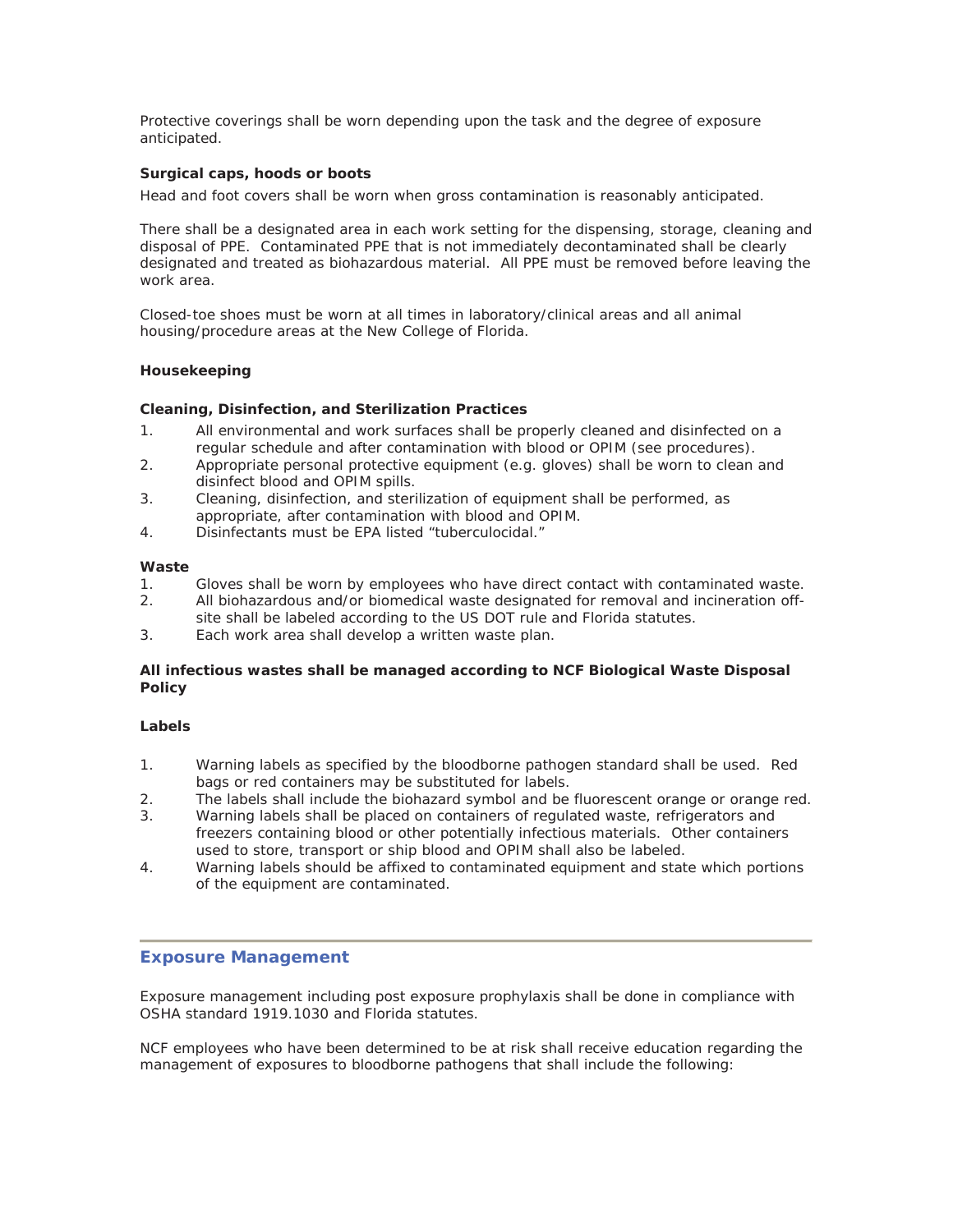- 1. Wound and skin exposures shall be immediately washed with soap and water for approximately 15 minutes.
- 2. Eye and mucous membrane exposures shall be rinsed in running water for 15 minutes.
- 3. Exposures shall be reported to the supervisor. The supervisor is responsible for notifying the Workers Comp Office and completing the appropriate paperwork.
- 4. Exposed individuals shall immediately report to the designated Workers Compensation clinic for treatment. The health care provider shall provide a confidential medical evaluation and follow-up of all exposure events to employees. The follow-up shall include these components:
	- a) The route and circumstances of the exposure shall be documented.
	- b) The identification of the source individual shall be documented unless it is unfeasible or prohibited by state law.
	- c) The source individual shall be tested for HIV, HBV, or HCV according to Florida Statutes. Re-testing the source individual is not necessary when that individual is known to be positive for HIV, HBV, or HCV. Those results shall be disclosed to the exposed employee according to Florida statutes.
	- d) Serologic testing of the exposed employee shall be offered within the provisions of Florida statutes for HIV. If the employee consents to baseline blood collection, but chooses not to be tested for HIV at that time, the sample shall be held for 90 days after the incident, enabling the employee to have HIV testing within the 90 days.
- 5. The evaluation and follow-up protocols are based upon U.S. Public Health Service recommendations. A written follow-up letter shall be provided to the exposed employee with 15 days of the completion of the evaluation. The letter shall document:
	- a) That the employee has been informed of the results of the evaluation.
	- b) That the employee has been informed about any medical conditions resulting from exposure to blood or other potentially infectious materials which require any further evaluations or treatment.
	- c) The hepatitis B immunization status and the need for immunization.
	- d) The letter shall not include any confidential material.
	- e) The medical personnel responsible for evaluation of exposures shall be knowledgeable about the OSHA Bloodborne Pathogen standard 1910.1030 and Florida Statute. The Worker's Comp provider shall provide the results of the source individual's blood testing and the immunization status to the Workers Comp Case Manager. A description of the exposed employee's duties as they relate to the incident shall also be given to the case manager and to EH&S.

## **Research and/or Production Laboratories**

There are special requirements for research laboratories and production facilities engaged in the culture, roduction, concentration, experimentation and manipulation of HIV and HBV (see procedures, pg. 12). These requirements apply in addition to the other requirements of the BBPP rule. These requirements DO NOT apply to clinical or diagnostic laboratories engaged solely in the analysis of blood, tissue or organs.

## **Training**

## *Scope*

- 1. All employees with reasonably anticipated exposure to bloodborne pathogens shall receive annual training regarding the prevention and control of bloodborne pathogens.
- 2. New employees with reasonably anticipated exposure to bloodborne pathogens shall receive training upon assignment.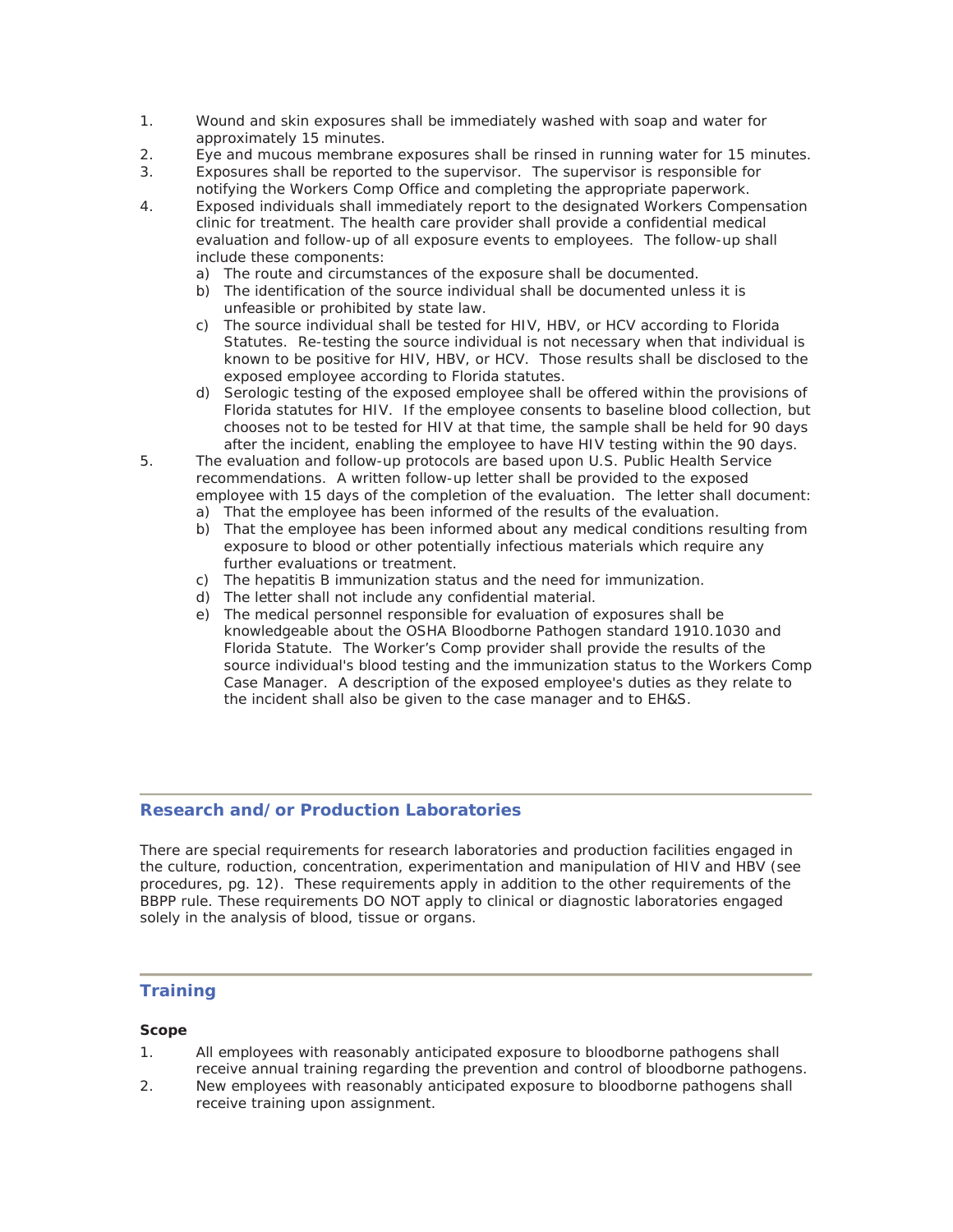3. Additional training shall be provided to employees as their job duties change. This will be monitored by individual supervisors in consultation with EH&S.

## *Record-keeping*

- 1. The dates of the training sessions, content outline, attendees list, and presenters list shall be maintained by the individual departments for 3 years.
- 2. Departmental compliance with the training requirement will be monitored by EH&S. A list of persons trained shall be submitted to EH&S annually by each department or division.

#### **Content**

The training program shall contain the following elements:

- 1. An accessible copy of the bloodborne pathogen standard.
- 2. A general explanation of the epidemiology and symptoms of bloodborne diseases.
- 3. An explanation of modes of transmission of bloodborne pathogens.
- 4. A review of the exposure control plan.
- 5. An explanation of the appropriate methods for recognizing procedures and other activities that may involve exposure to blood and OPIM.
- 6. An explanation of the use and limitations of practices that will prevent or reduce the likelihood of exposure. This includes the appropriate use of personal protective equipment and proper work practices.
- 7. Information on the types, proper use, location, removal, handling, decontamination, and/or disposal of personal protective equipment.
- 8. An explanation of the rationale for selecting personal protective equipment.
- 9. Information on the hepatitis B vaccine, including information on its efficacy, safety, and the benefits of being protected against hepatitis B.
- 10. An explanation of the post-exposure evaluation in the event of an exposure including reporting mechanisms, time frame for reporting and the medical management that is available.
- 11. Information on the management of emergencies associated with bloodborne pathogens including persons to contact and precautions.
- 12. Review of signs, labeling, and containment procedures associated with prevention and control of bloodborne pathogens.
- 13. Handling, use and disposal of bloodborne pathogens, syringes, safety syringe devices and biomedical wastes.

EH&S will provide a BBP test that is to be used at the end of the training session. After the test is completed, we recommend the trainer go over the answers with the participants to ensure understanding of the material and to reinforce the information provided.

## **Assessment Monitoring, Review, and Update**

- 1. Each department chairperson or director shall be responsible for monitoring his or her department's or division's compliance with the bloodborne pathogen standard.
- 2. EH&S shall assist departments in monitoring compliance with the bloodborne pathogen standard.

#### **Review and Update**

EH&S shall review and assess the Exposure Control Plan annually. Input from the departments and from campus-wide monitoring will be used to update this plan as needed. This review must include changes in the technologies that reduce or eliminate exposures to bloodborne pathogens and the consideration and implementation of available and effective safer medical devices designed to eliminate or minimize occupation exposures into use in the workplace.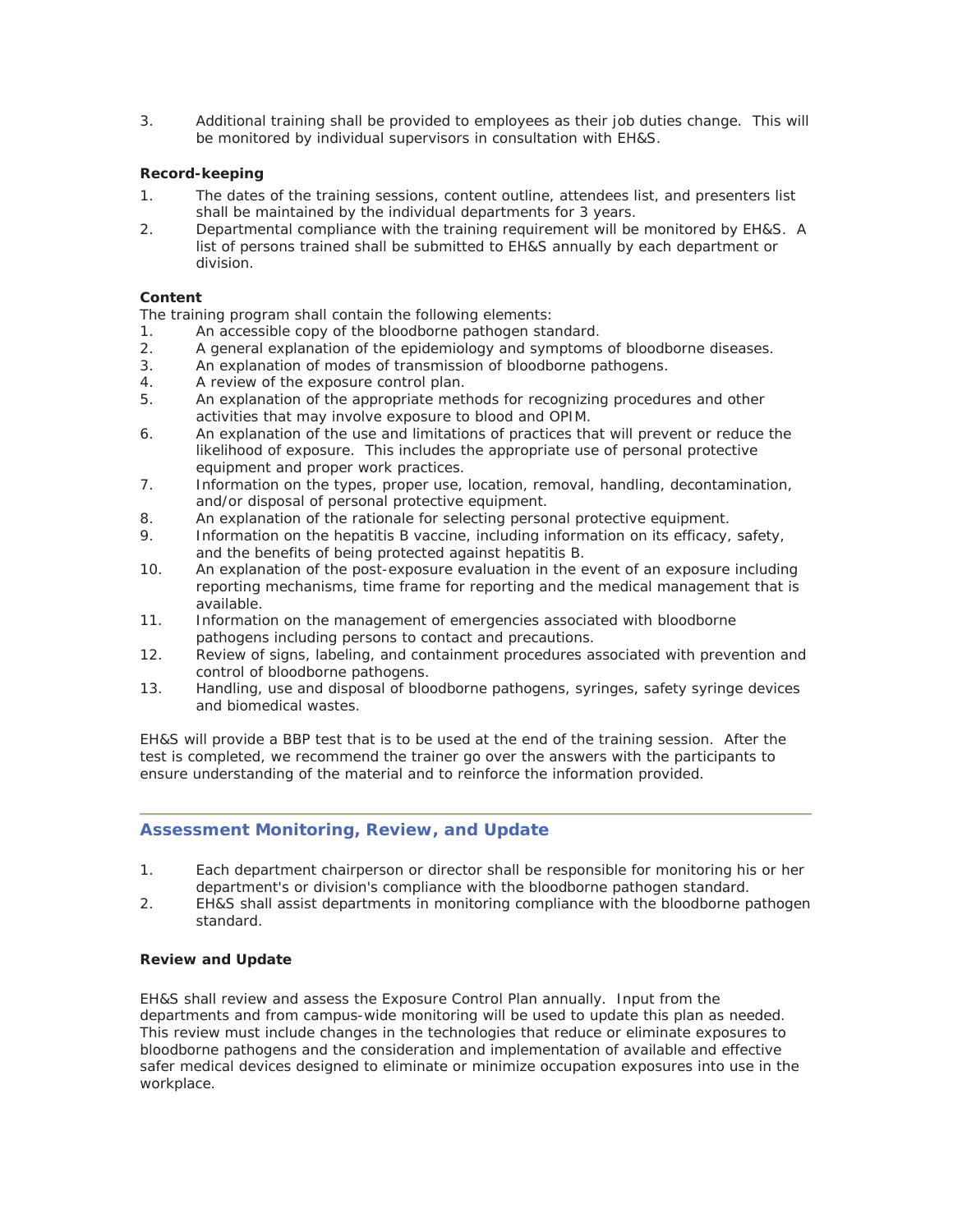## **Universal Precautions Policy**

According to the concept of Universal Precautions, all human blood, human blood components, products made from human blood and certain other materials are treated and handled as if known to be infectious for HIV, HBV and other bloodborne pathogens.

The other potentially infectious materials (OPIM) which require Universal Precautions include 1) the following human body fluids: semen, vaginal secretions, cerebrospinal fluid, synovial fluid, pleural fluid, pericardial fluid, peritoneal fluid, amniotic fluid, saliva in dental procedures, any body fluid that is visibly contaminated with blood and all body fluids in situations where it is difficult or impossible to differentiate between body fluids; 2) any *unfixed* tissue or organ (other than intact skin) from a human (living or dead); 3) HIV-containing cell or tissue cultures, organ cultures and HIV or HBV-containing culture medium or other solutions; and 4) blood, organs or other tissues from experimental animals infected with HIV or HBV.

The following shall be observed:

#### **Personal Protective Equipment (PPE)**

Personal protective equipment shall be used to prevent skin and mucous membrane contact with blood and OPIM. These may include the use of gloves, masks, protective eyewear or face shields and gowns or aprons, as appropriate for the task.

#### **Handwashing**

Hands and other skin surfaces shall be washed immediately after contact with blood or OPIM. Hands shall be washed each time gloves are removed.

#### **Sharps**

Sheathing safety syringes or needle-less systems will be used when possible. All sharps (needles, scalpels and razor blades) shall be disposed of in labeled, leak-proof, puncture-proof sharps containers. Needles shall not be bent, sheared or recapped. Sharps containers shall be available in the area where sharps are being used.

#### **Dermatitis**

Employees who have exudative lesions or weeping dermatitis shall refrain from handling blood or OPIM until the condition resolves.

#### **Biological Safety Cabinets (BSC)**

BSC are required for procedures (vortexing, grinding, blending etc.) that may generate an aerosol hazard.

## **Disinfection and Sterilization Procedures**

#### **Blood spills**

All blood and OPIM spills must be decontaminated with a freshly prepared 1:10 dilution of household bleach or other properly-prepared, EPA-registered tuberculocidal disinfectant.

## **Disinfection and cleaning**

Surfaces contaminated with blood or OPIM should be cleaned using a freshly prepared 1:10 dilution of chlorine bleach solution that is prepared daily. The contaminated area should be flooded with the bleach solution and then cleaned up using paper towels. Ten minutes of exposure is required for disinfection. Gloves should be worn during the clean-up procedures. Chlorine bleach can corrode metal and metal items treated with chlorine should be rinsed thoroughly. Thorough soap, water and a final rinse will remove chlorine residue. Other high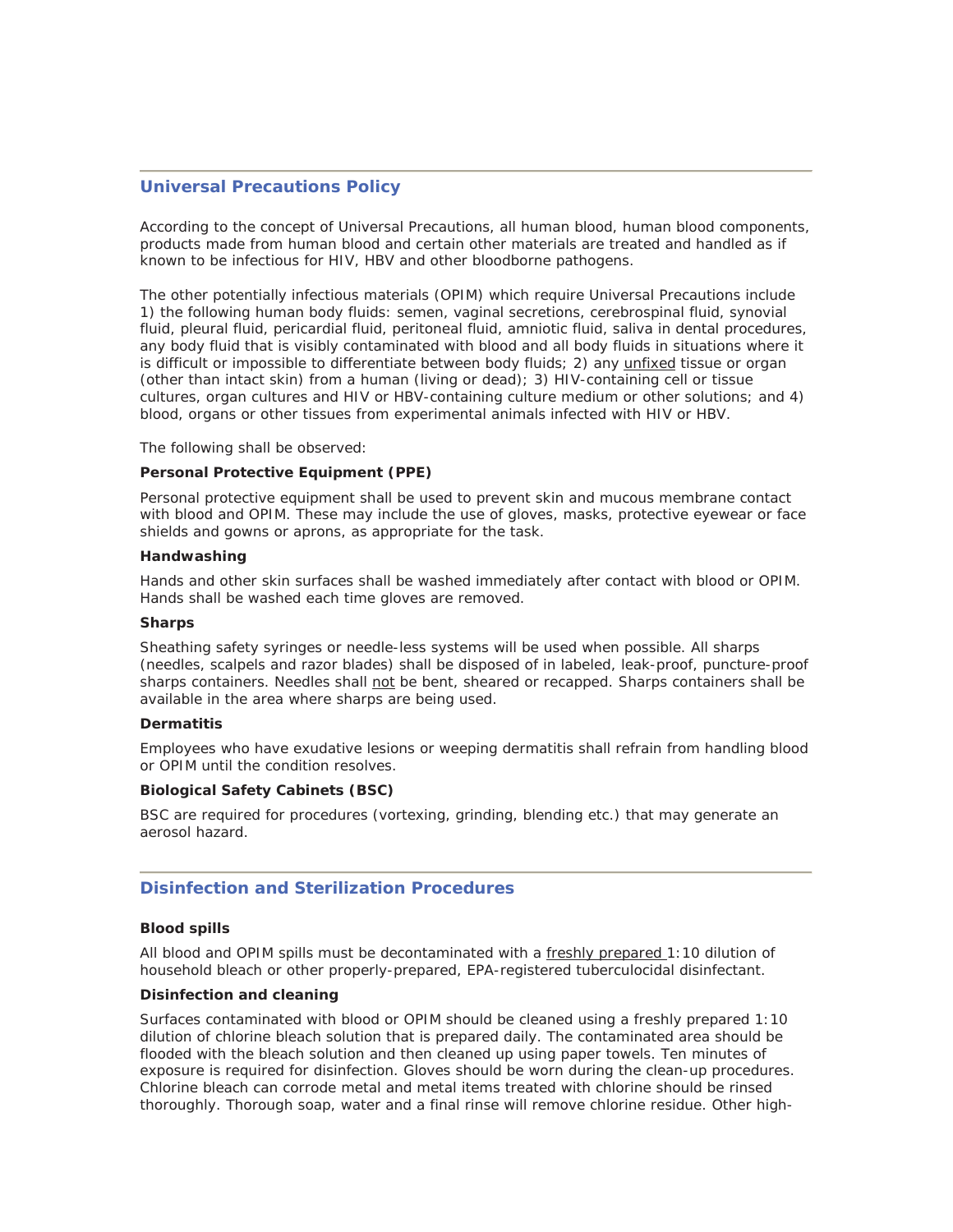level disinfectants (i.e. 2% glutaraldehyde) may be used after consultation with the Biological Safety Office.

Work surfaces, biosafety cabinets, and other laboratory equipment may be cleaned and disinfected with a freshly prepared 1:100 dilution of household bleach. Other EPA approved disinfectants may be used for routine cleaning and disinfection if they are labeled "tuberculocidal."

If you have questions about a specific item or about the efficacy of a specific disinfectant, please call the Biological safety Office for assistance.

#### **Sterilization**

Objects to be sterilized should first be thoroughly cleaned to remove blood, tissue, food, and other organic residue.

Steam sterilization is the best way to achieve inactivation of biological agents. If the item may be damaged by heat, pressure, or moisture or if it is otherwise not amenable to steam sterilization, please call the Biological Safety Office for advice.

#### **Biological Waste Disposal Policy**

This policy is intended to provide guidance and insure compliance with the NIH/CDC guidelines, the State of Florida Administrative Code 64E-6, and restrictions of the Sarasota County landfill.

## **Categories of Biological Waste**

#### **1) Infectious, potentially infectious, or R-DNA waste:**

- a) human pathogens
- b) animal pathogens
- c) plant pathogens
- d) recombinant DNA

e) human blood, blood products and other potentially infectious material (OPIM) f) any material containing or contaminated with any of the above (test tubes, needles and needle/syringe combinations\*, syringes, tubing, culture dishes, flasks, gloves, other PPE, etc.)

\*must be in plastic sharps boxes

**This waste must be inactivated prior to leaving the facility**. The preferred method is steam sterilization (autoclaving), although chemical inactivation (ex. addition of bleach prior to sewering) or incineration may be appropriate in some cases. Storage of non-inactivated waste is restricted to within the generating laboratory. The material may not be stored longer than 24 hours prior to inactivation.

#### **2) Non-infectious Biological Waste**

This category includes waste that is **NOT** contaminated with any of the biological wastes listed in category 1 above. Non-infectious biological waste includes the following:

| gloves used in clinical<br>settings or biomedical<br><b></b> research | test tubes, centrifuge<br>ltubes | petri dishes                                     |
|-----------------------------------------------------------------------|----------------------------------|--------------------------------------------------|
| needles*                                                              | razor blades*                    | tissue culture flasks                            |
| syringes                                                              | culture dishes                   | serological pipettes                             |
| scalpels*                                                             | Pasteur pipettes*                | micropipette tips*                               |
| broken glass and plastic<br>ware **                                   | needle/syringe<br>combinations * | disposable medical<br>devices/biomedical devices |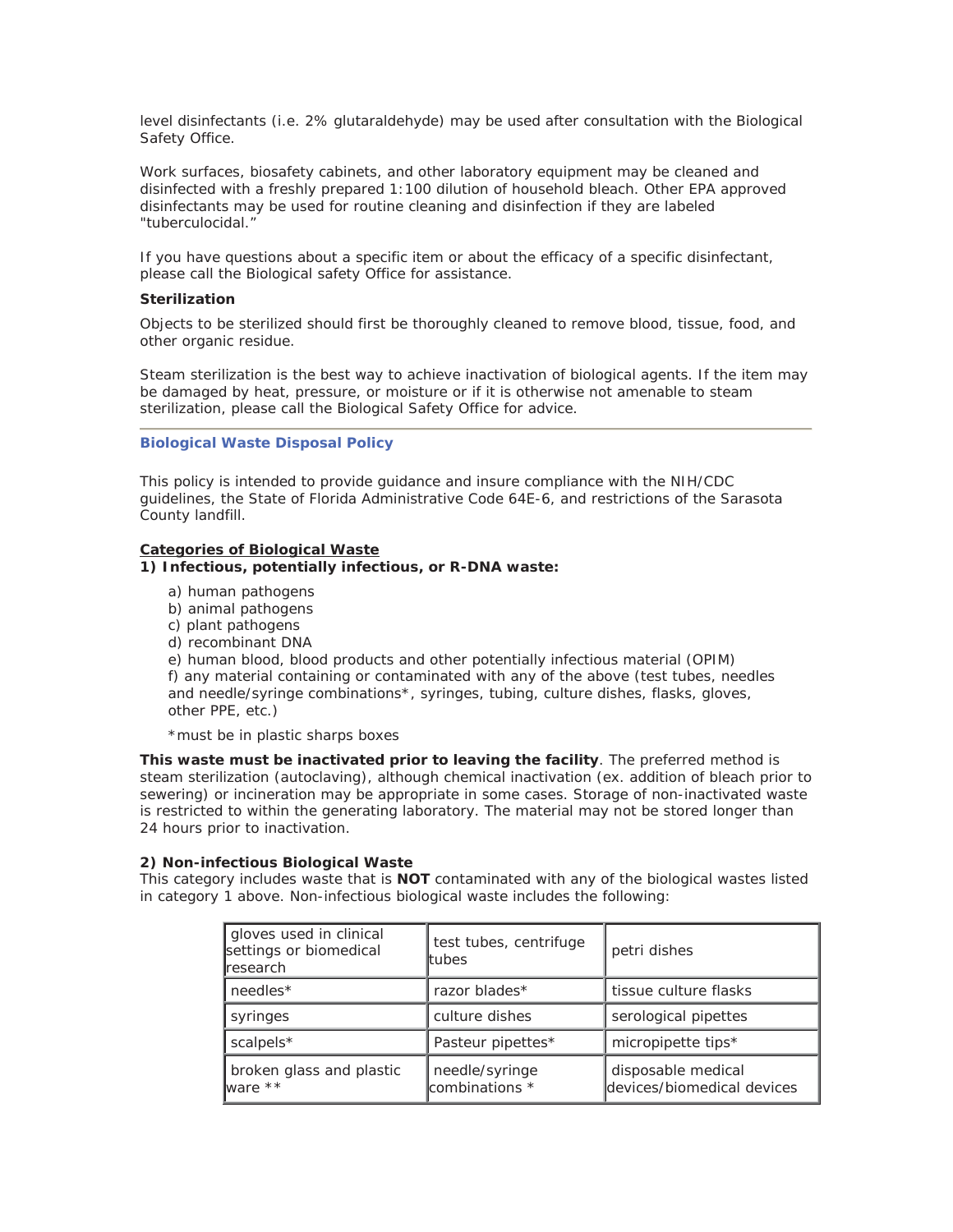#### **This material does not require sterilization prior to leaving the facility**.

\* must be packaged in plastic sharps boxes.

## **3) Mixed radioactive/biological waste**

The biohazardous component of mixed radioactive/biohazardous waste shall be inactivated (if possible) prior to its release to Radiation Safety for disposal as radioactive waste. Steamsterilization or chemical inactivation shall be employed as above. Although some radioactive materials can be autoclaved safely, please check with the EH&S regarding the best method of inactivation.

## **4) Mixed chemical/biological waste**

The biohazardous component of mixed chemical/biohazardous waste shall be inactivated (if possible) prior to its release for chemical disposal. Precautions should be taken to prevent the generation and release of toxic chemicals during the inactivation process. In general, autoclaving is not recommended because flammable or reactive compounds should not be autoclaved due to the explosion hazard. Please check with EH&S for guidance regarding particular chemicals.

## **5) Animal carcasses and materials**

Dry (drained of most fluids) animal carcasses and parts may be disposed through the biomedical/biological waste box. Ensure that nor RCRA hazardous wastes are present, and that no free liquids are present. The containers should be closed at all times except when adding waste materials.

## **Packaging Biological Waste**

**1) Biohazard bags** – used for the initial collection of certain biological wastes. All biohazard bags must meet impact resistance (165 grams), tearing resistance (480 grams), and heavy metal concentration (<100 PPM total of lead, mercury, chromium and cadmium) requirements. Written documentation (a test report) from the manufacturing regarding these requirements must be on file. These bags must be placed in cardboard boxes (see #3 below) prior to disposal. The generator must order and supply these red bags.

## **2) Sharps**

Place needles, scalpels, razor blades, pipette tips, and pasteur pipettes in red plastic sharps containers. These can be ordered from most commercial scientific supply vendors.

#### **3) Corrugated biomedical/biohazardous cardboard boxes**

Place all biological waste in rigid, specially-labeled, puncture resistant boxes as the terminal receptacle. Get these from your custodian or HSC Building Services (392-4414), Rm. AG-133. Do not overfill. Tape all seams.

#### **Labeling**

Please note that biohazard bags and sharps containers must be labeled even though they will be placed inside a secondary container for final disposal. All packages containing biological waste shall be labeled with indelible ink marker (i.e., Sharpie<sub>®</sub>) as follows:

#### **1) Date**

**Biohazard bags** shall be labeled with the date they were put into use. **Sharps containers** shall be labeled with the date the container is full.

**Corrugated boxes (biomedical/biological waste boxes)** shall be labeled with the date the biohazardous waste was treated. Boxes used for non-biohazardous waste collection shall be dated when the box is sealed.

## **2) Name/Location/Phone number**

Generator's (principal investigator's name, lab location (room number) and phone number will be clearly printed on each container, bag or box.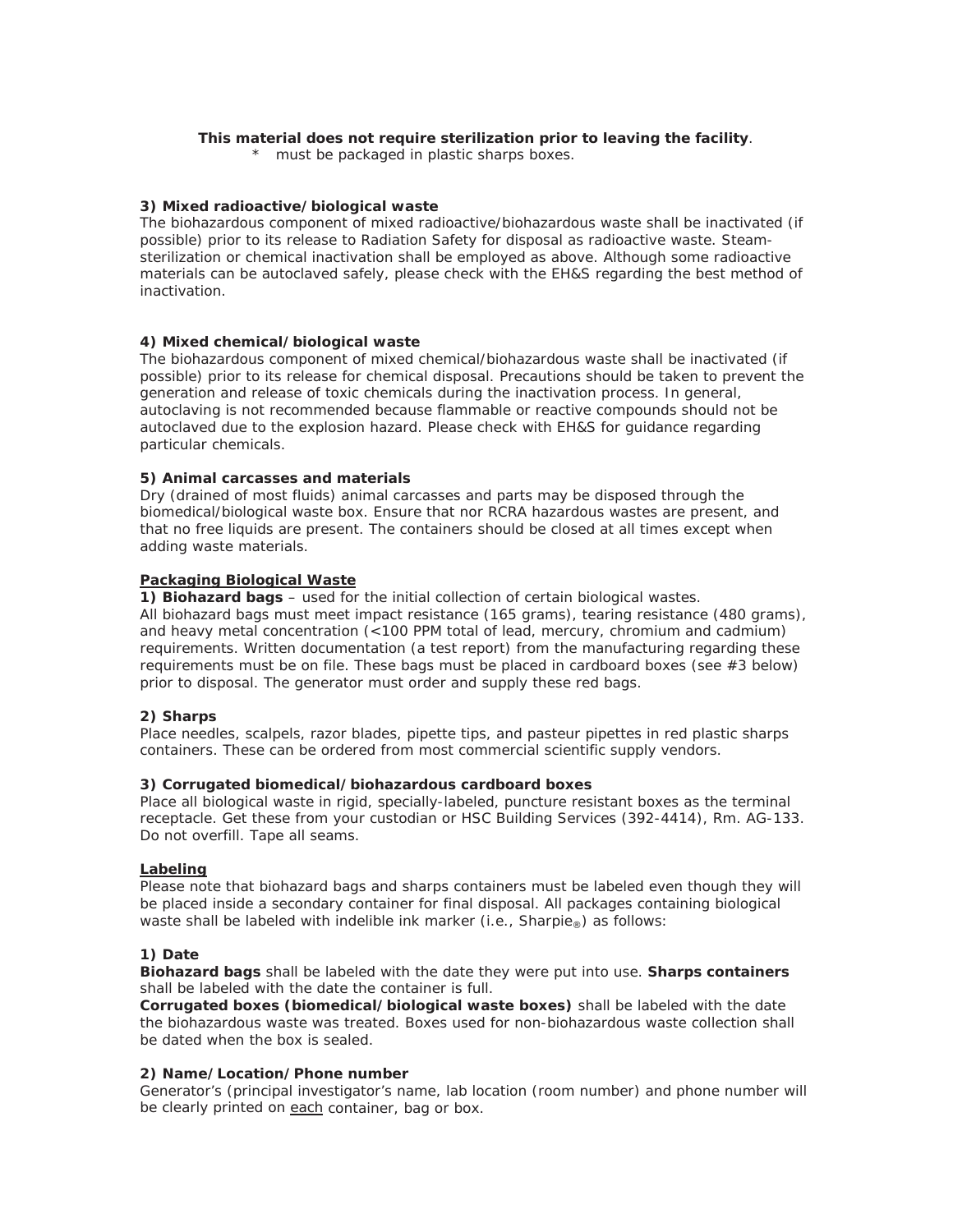#### **3) Biohazard sign**

Use only manufacturer containers with the preprinted universal biohazard symbol and the words "biomedical," "biohazardous," or "infectious."

#### **Transport**

Transport biohazardous waste outside of the laboratory (i.e., to a storage area) in a closed leak-proof container labeled "biohazard". Only trained personnel may transport biological waste. Labeling may be accomplished by use of a red biohazard bag or a biomedical/biological waste box with the universal biohazard symbol.

Only corrugated biomedical/biological waste boxes will be accepted for pickup or transport to the biomedical/biological waste storage area.

## **Training**

All employees who handle biological waste shall be trained annually regarding the proper handling of biological waste. All new employees shall be trained before they are allowed to handle biological waste.

Training may be accomplished through the NCF Bloodborne Pathogen Training Program, informally in the lab setting, or through formal training programs set up by individual departments or divisions. For assistance, please call EH&S.

According to Florida Administrative Code (64E-16 F.A.C.), records of the training session shall be maintained for each employee, along with an outline of the training program. Training records shall be retained for a period of three (3) years.

NCF Bloodborne Pathogen (BBP) Exposure Guidelines

Medical care guidelines for NCF Faculty, Staff, and Students with potential bloodborne pathogen exposures.

Because some **treatment** regimens for bloodborne pathogen exposures must be started **within 1 to 2 hours of exposure**, the following guidelines are established to ensure prompt and appropriate care for those who have sustained a potential exposure-needle stick, sharps injury, or mucous membrane splash.

After-hours and on weekends, persons with post exposure will be triaged to the closest Emergency Room for treatment.

**Faculty, Staff or Non-Student OPS Employees, TAs or Student Assistants:** You must report all potential bloodborne pathogen exposures to your supervisor. Time is critical! You or your supervisor must then call the NCF Workers' Compensation Office (487-4585) immediately and report for treatment at the designated Workers Compensation Provider.

**NCF Students - Not employed by the College:** Your care must be paid for through your student/personal insurance or by some other means.

If you are on an off-site rotation further than one-hour travel time from NCF, seek care at the nearest medical facility.

## **Packaging and Shipping of Biological Materials**

This policy is intended to provide guidance and insure compliance with DOT/IATA/ICAO\* regulations.